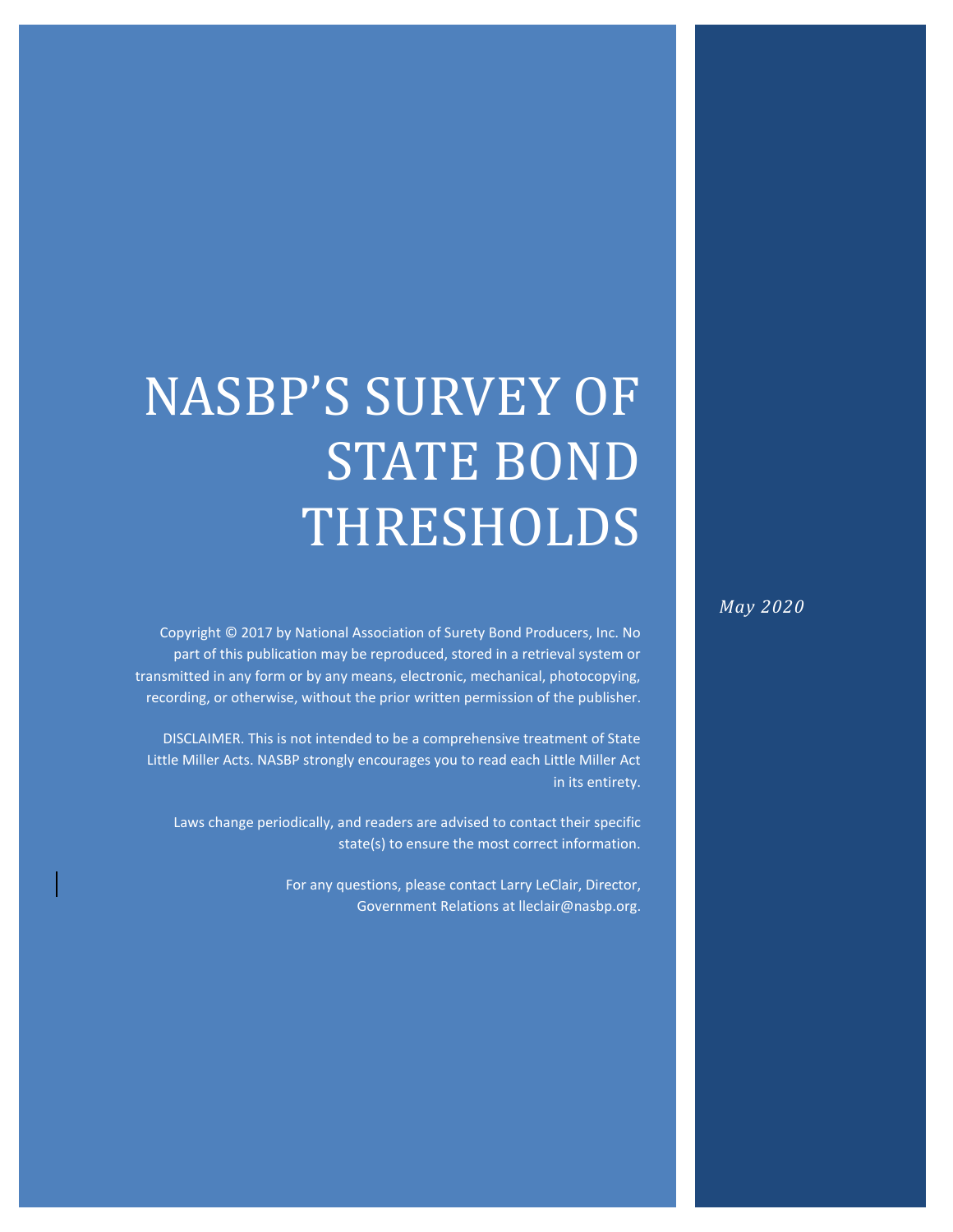

## **Survey of State Bond Thresholds Statutes**

In accordance with the National Association of Surety Bond Producers' (NASBP) Annual Government Relations Agenda, staff monitors legislative and regulatory efforts to increase statutory bonding thresholds. It is the policy of the NASBP to oppose those that represent material increases. Bond thresholds vary by state and by project type.

| <b>State</b>       | <b>Threshold</b>                                  | <b>Little Miller Act Citation</b>                                                                                                                                                       |
|--------------------|---------------------------------------------------|-----------------------------------------------------------------------------------------------------------------------------------------------------------------------------------------|
| <b>Alabama</b>     | \$50,000                                          | Ala. Code § 39-1-1                                                                                                                                                                      |
| <b>Alaska</b>      | \$100,000                                         | Alaska Stat. §§ 36.25.010 thru<br>.025 <sup>1</sup>                                                                                                                                     |
| <b>Arizona</b>     | \$100,000 (non-highway)                           | Ariz. Rev. Stat. §§ 34-222 thru<br>-224 (local, county projects; non-<br>state agencies)<br>Ariz. Rev. Stat. § 28-6713 (DOT)<br>Ariz. Rev. Stat. §§ 41-2501 et seq.<br>(State Agencies) |
| <b>Arkansas</b>    | \$20,000<br>\$1,000 (highway)                     | Ark. Code Ann. §§ 18-44-501 thru<br>$-506$<br>Ark. Code Ann. § 27-65-131                                                                                                                |
| <b>California</b>  | \$25,000 (payment)                                | Cal. Civ. Code §§ 9550-9566<br>(payment bond)<br>Cal. Pub. Cont. Code § 10221 et<br>seq. (subdivision of the state)                                                                     |
| Colorado           | \$150,000 (state)<br>\$50,000 (local)             | Colo. Rev. Stat. § 24-105-202<br>(Procurement Code)<br>Colo. Rev. Stat. § 38-26-101 and<br>§§ 38-26-105 thru -110 (Public<br>Works Act)                                                 |
| <b>Connecticut</b> | \$100,000                                         | Conn. Gen. Stat. § 49-41 et seq.                                                                                                                                                        |
| <b>Delaware</b>    | Threshold set by advisory<br>council <sup>2</sup> | 29 Del. Code Ann. § 6961-62                                                                                                                                                             |
| D.C.               | \$25,000                                          | D.C. Code §§ 2-201.01 thru .03; 2-<br>201.11                                                                                                                                            |

<sup>&</sup>lt;sup>1</sup> Allows "at least two individual sureties who shall each justify in a sum equal to the amount of the bond" to post bonds on these projects. (Alaska Stat. § 36.25.010(a)(1) and (2))

<sup>2</sup> 29 Del. Code Ann. § 6913.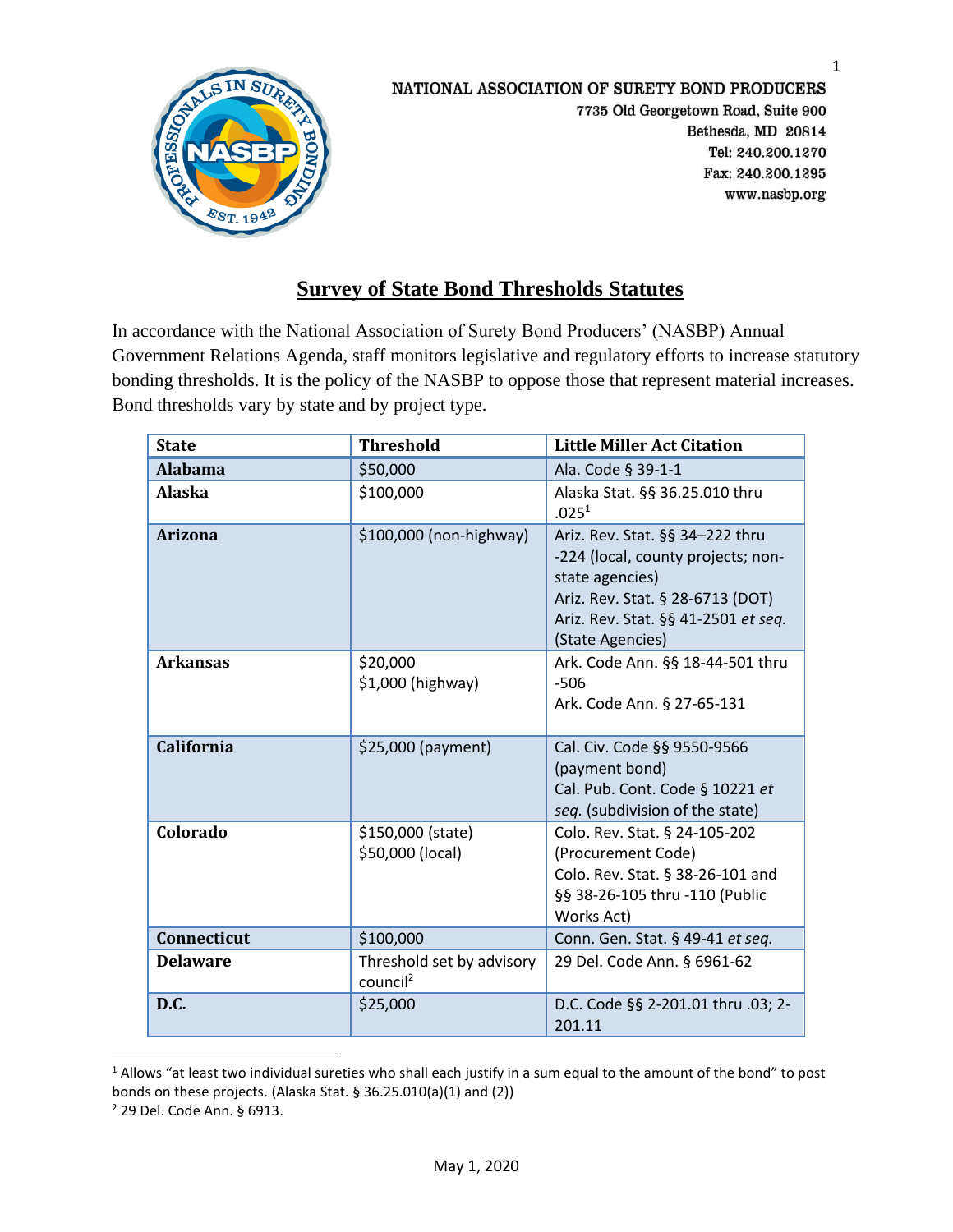| Federal         | \$150,000                                                  | 40 U.S.C. §§ 3131-3134                                                                                                                                                                                                                                                                                                                                                                                                                            |
|-----------------|------------------------------------------------------------|---------------------------------------------------------------------------------------------------------------------------------------------------------------------------------------------------------------------------------------------------------------------------------------------------------------------------------------------------------------------------------------------------------------------------------------------------|
| <b>Florida</b>  | \$100,000<br>\$200,000 (local)<br>\$250,000 (DOT)          | Fla. Stat. § 255.05 <sup>3</sup><br>Fla. Stat. § 337.18 (DOT) <sup>4</sup>                                                                                                                                                                                                                                                                                                                                                                        |
| Georgia         | \$100,000                                                  | O.C.G.A. § 13-10-40 thru -65<br>(state)<br>O.C.G.A. § 36-91-1, § 36-91-2, §<br>36-91-50, §§ 36-91-70 thru -93<br>(local)<br>O.C.G.A. § 32-2-70 (DOT)                                                                                                                                                                                                                                                                                              |
| <b>Hawaii</b>   | \$25,000                                                   | Haw. Rev. Stat. §§ 103D-323 thru<br>$-325$                                                                                                                                                                                                                                                                                                                                                                                                        |
| Idaho           | \$50,000                                                   | Idaho Code §§ 54.1925 thru<br>54.1930<br>Idaho Code § 54.4512 (CM)                                                                                                                                                                                                                                                                                                                                                                                |
| <b>Illinois</b> | \$50,000                                                   | 30 ILCS 550/1 et seq.                                                                                                                                                                                                                                                                                                                                                                                                                             |
| <b>Indiana</b>  | \$200,000<br>\$500,000 (state<br>educational institutions) | Ind. Code § 4-13.6-7<br>$\bullet$<br>(Department of<br>Administration public<br>works projects)<br>Ind. Code § 5-16 et seq.<br>$\bullet$<br>(non-DOA public works<br>projects)<br>Ind. Code § 5-30-8-4<br>$\bullet$<br>(design-build non-DOA<br>public works projects)<br>Ind. Code § 5-32-4-2<br>$\bullet$<br>(CMC)<br>Ind. Code § 8-23-9-1 thru<br>$-59$ (DOT)<br>Ind. Code § 36-1-12-13.1<br>and Ind. Code § 36-1-12-<br>14 (local government) |
| Iowa            | \$25,000                                                   | Iowa Code §§ 573.1 thru .27<br>lowa Code § 12.44 <sup>5</sup>                                                                                                                                                                                                                                                                                                                                                                                     |
| <b>Kansas</b>   | \$1,000 (highway)<br>\$100,000                             | Kan. Stat. Ann. § 68-410 (highway)<br>Kan. Stat. Ann. § 60-1111                                                                                                                                                                                                                                                                                                                                                                                   |

<sup>&</sup>lt;sup>3</sup> The Secretary of Management Services may delegate to state agencies the authority to exempt any person entering into such a contract amounting to more than \$100,000 but less than \$200,000 from executing the payment and performance bond. (Fla. Stat. § 255.05(d))

<sup>&</sup>lt;sup>4</sup> For a project for which the contract price is \$250,000 or less, the department may waive the requirement for all or a portion of a surety bond if it determines the project is of a noncritical nature and nonperformance will not endanger public health, safety, or property.

<sup>&</sup>lt;sup>5</sup> "Targeted small businesses" on projects less than \$50,000 will have performance bonds waived by state agencies.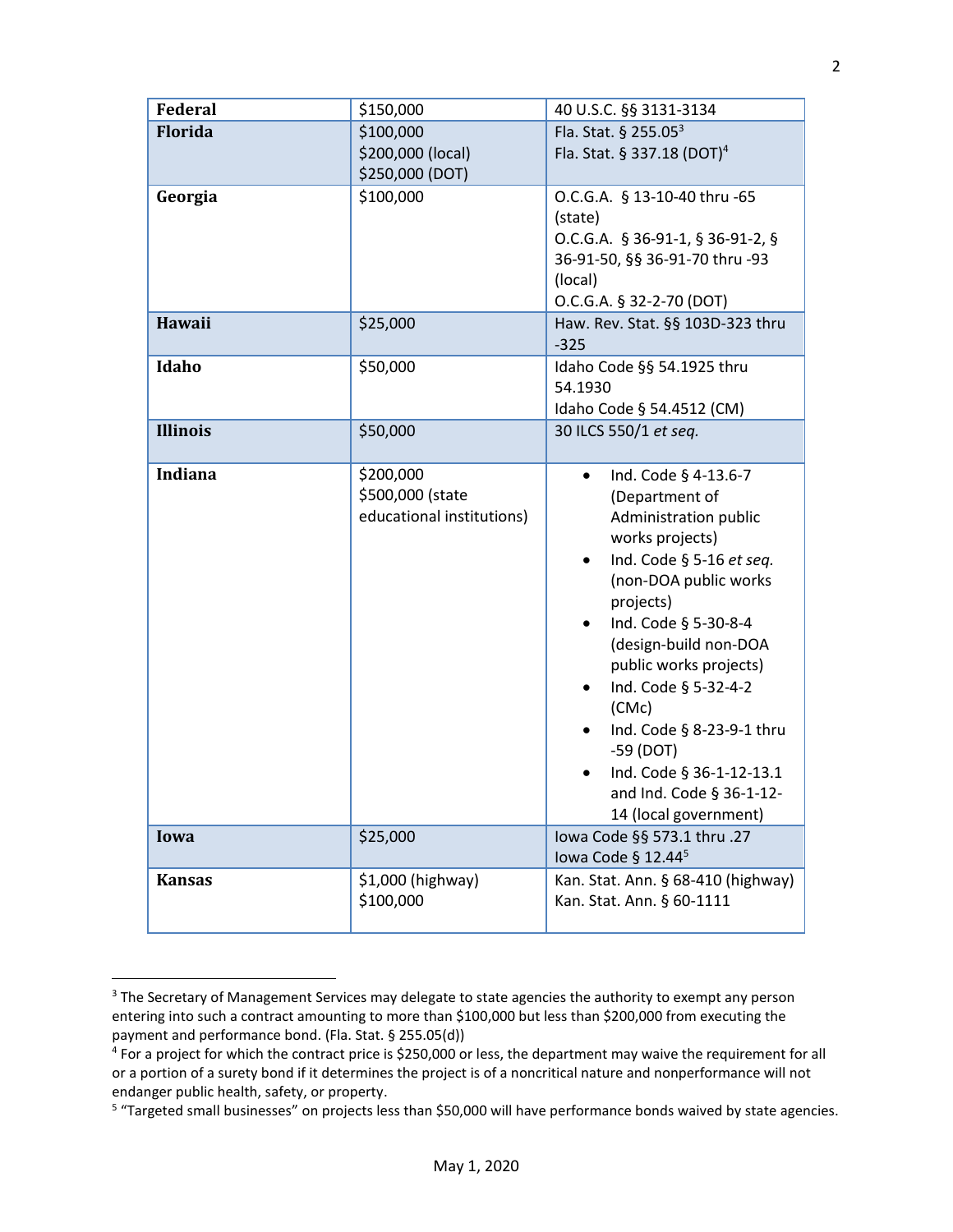| Kentucky             | \$40,000<br>\$100,000 (local)                                                                                                              | Ky. Rev. Stat. Ann. § 45A.005 et<br>seq.<br>Ky. Rev. Stat. Ann. §45A.435<br>(local)                                                                                                                                                                                                                                                                     |
|----------------------|--------------------------------------------------------------------------------------------------------------------------------------------|---------------------------------------------------------------------------------------------------------------------------------------------------------------------------------------------------------------------------------------------------------------------------------------------------------------------------------------------------------|
| Louisiana            | \$25,000<br>\$50,000 (highway)                                                                                                             | La. Rev. Stat. Ann. §§ 38.2216 and<br>38.2241 et seq.<br>La. Rev. Stat. § 48.255 (highway)                                                                                                                                                                                                                                                              |
| <b>Maine</b>         | \$125,000                                                                                                                                  | 14 Me. Rev. Stat. § 871                                                                                                                                                                                                                                                                                                                                 |
| <b>Maryland</b>      | \$100,000                                                                                                                                  | Md. Code Ann., State Fin. & Proc.<br>$§$ 17-103                                                                                                                                                                                                                                                                                                         |
| <b>Massachusetts</b> | \$25,000                                                                                                                                   | Mass. Gen. Laws ch. 149 § 29<br>(payment)<br>Mass. Gen. Laws ch. 149 §§ 44A-<br>44I (DBB public buildings)<br>Mass. Gen. Laws ch. 30 § 39M<br>(DBB public works)<br>Mass. Gen. Laws ch. 149A §§ 14-<br>21 (DB public works)<br>Mass. Gen. Laws ch. 149A §§ 1-13<br>(CMAR Public buildings)<br>Mass. Gen. Laws ch. 149A § 8(a)<br>(CMAR trade contracts) |
| Michigan             | \$50,000                                                                                                                                   | M.C.L.A. §§ 129.201 thru .212<br>(non-highway)<br>M.C.L.A. §§ 570.101 thru .105<br>(highway)                                                                                                                                                                                                                                                            |
| <b>Minnesota</b>     | \$175,000                                                                                                                                  | Minn. Stat. § 574.26 thru .32                                                                                                                                                                                                                                                                                                                           |
| <b>Mississippi</b>   | \$25,000 (non-highway)<br>\$1,500 (highway)                                                                                                | Miss. Code Ann. § 31-5-51 thru<br>-57 (non-highway)<br>Miss. Code Ann. § 61-1-85<br>(highway)                                                                                                                                                                                                                                                           |
| <b>Missouri</b>      | \$50,000 (payment)                                                                                                                         | Mo. Rev. Stat. § 107.170                                                                                                                                                                                                                                                                                                                                |
| Montana              | \$50,000<br>\$7,500 (school districts)                                                                                                     | MCA §18-2-201 thru -208                                                                                                                                                                                                                                                                                                                                 |
| <b>Nebraska</b>      | \$100,000 (public building<br>performance bonds)<br>\$15,000 (payment bond<br>state projects)<br>\$10,000 (payment bond<br>local projects) | Neb. Rev. Stat. § 72-803 (public<br>building performance)<br>Neb. Rev. Stat. § 52-118<br>(payment)                                                                                                                                                                                                                                                      |
| <b>Nevada</b>        | \$100,000                                                                                                                                  | Nev. Rev. Stat. § 339.015 thru .065<br>Nev. Rev. Stat. § 408.357 (DOT)                                                                                                                                                                                                                                                                                  |
| <b>New Hampshire</b> | \$75,000 (state)<br>\$150,000 (local)                                                                                                      | N.H. Rev. Stat. Ann. § 447:15 et<br>seq.                                                                                                                                                                                                                                                                                                                |
| <b>New Jersey</b>    | \$100,000 (local)<br>\$200,000 (state)                                                                                                     | N.J. Stat. Ann. § 2A:44-143                                                                                                                                                                                                                                                                                                                             |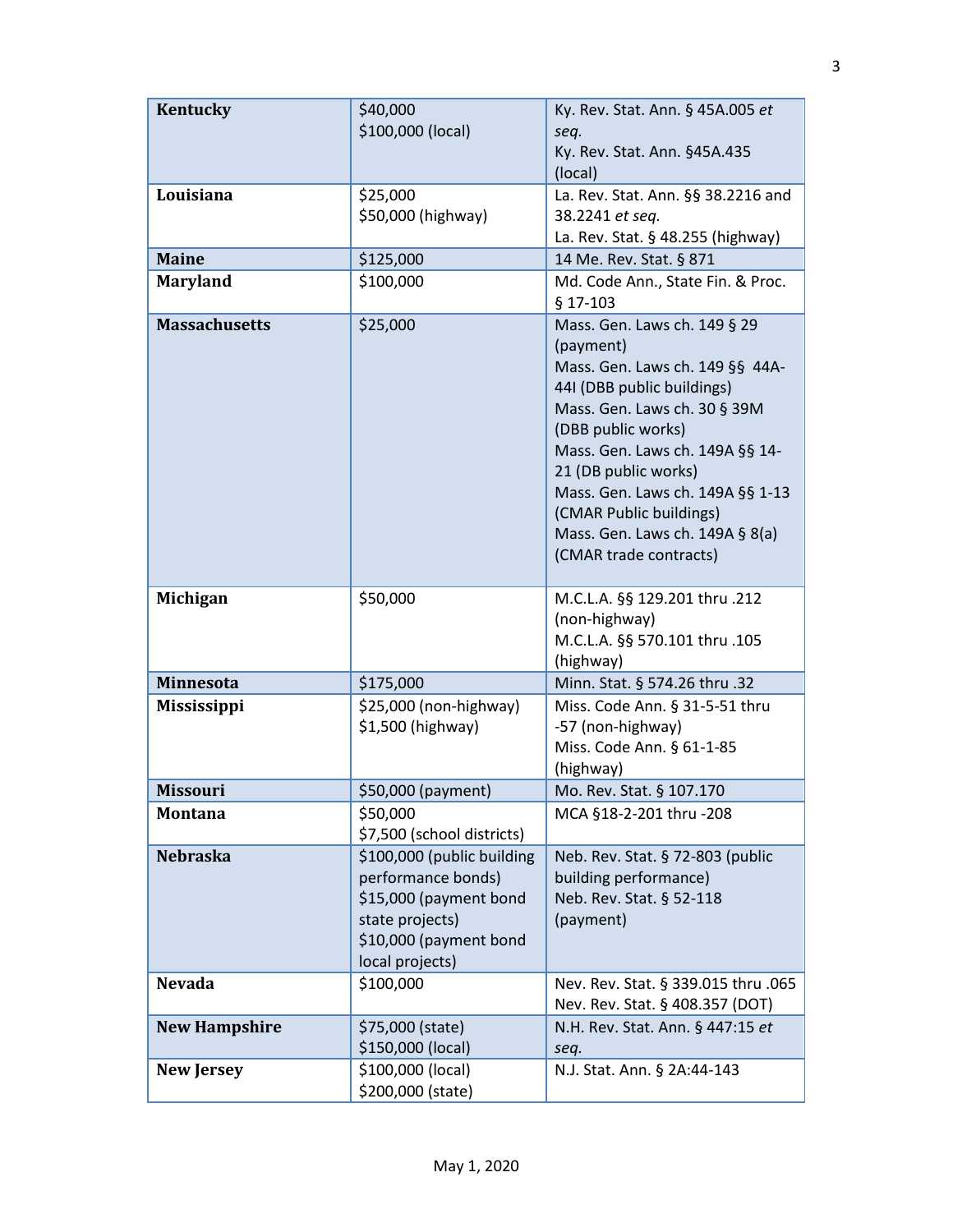| <b>New Mexico</b>     | \$25,000<br>\$125,000     | NMSA 1978, § 13-4-18<br>NMSA 1978, § 13-1-148.1 |
|-----------------------|---------------------------|-------------------------------------------------|
|                       | (subcontractors)          | (Subcontractor)                                 |
| <b>New York</b>       | \$100,000                 | N.Y. State Fin. Law § 137                       |
|                       | \$200,000 (contracts not  | (payment)                                       |
|                       | subject to the state's    | N.Y. State Fin. Law § 163 (state                |
|                       | multiple contract award   | agencies)                                       |
|                       | requirements of State     |                                                 |
|                       | Finance Law §135)         |                                                 |
| <b>North Carolina</b> | \$300,000 (contracting    | N.C. Gen. Stat. § 44A-25 et seg.                |
|                       | bodies <sup>6</sup> )     |                                                 |
|                       | \$500,000 (State agencies |                                                 |
|                       | or the University of      |                                                 |
|                       | North Carolina and its    |                                                 |
|                       | institutions)             |                                                 |
| <b>North Dakota</b>   | \$200,000                 | N.D. Cent. Code § 48-01.2-02.1                  |
|                       | \$20,000 (DOT)            | N.D. Cent. Code § 24-02-23 (DOT)                |
| <b>Ohio</b>           | No threshold              | Ohio Rev. Code § 153.54 (non-                   |
|                       |                           | transportation)                                 |
|                       |                           | Ohio Rev. Code § 5525.16 (DOT)                  |
| <b>Oklahoma</b>       | \$50,000                  | Okla. Stat. tit. 61 §§ 1 and 113                |
| Oregon                | \$100,000                 | Or. Rev. Stat. § 279C.380                       |
|                       | \$50,000 (transportation) |                                                 |
| Pennsylvania          | \$100,000                 | 62 Pa. Cons. Stat. § 903(a)                     |
|                       | (commonwealth             | (commonwealth)                                  |
|                       | agencies)                 | Pa. Stat. Ann. tit. 8 § 193.1(a)(2)             |
|                       | \$10,000 (local projects) | (local projects)                                |
| <b>Rhode Island</b>   | \$150,000                 | R.I. Gen. Laws § 37-12-1 (road and              |
|                       |                           | bridges)                                        |
|                       |                           | R.I. Gen. Laws § 37-13-14 (public<br>works)     |
| <b>South Carolina</b> | \$50,000                  | S.C. Code Ann. § 11-35-3030                     |
|                       | \$10,000 (public highway  | (State Government)                              |
|                       | contracts)                | S.C. Code Ann. § 57-5-1660 (DOT)                |
|                       |                           | S.C. Code Ann. §§ 29-6-210 et seq.              |
|                       |                           | (payment provision)                             |
| <b>South Dakota</b>   | \$50,000                  | SDCL § 5-21-1                                   |
|                       |                           | SDCL § 31-12-15 (county                         |
|                       |                           | highways)                                       |
| <b>Tennessee</b>      | \$100,000 (non-highway)   | Tenn. Code Ann. § 12-4-201                      |
|                       |                           | Tenn. Code Ann. § 54-5-119                      |
|                       |                           | (Highways)                                      |
|                       |                           | Tenn. Code Ann. § 4-15-102(f)                   |
|                       |                           | (State Building Commission)                     |
|                       |                           |                                                 |

<sup>&</sup>lt;sup>6</sup> "Contracting body" means any department, agency, or political subdivision of the State of North Carolina which has authority to enter into construction contracts. (N.C. Gen. Stat. § 44A-25(3))